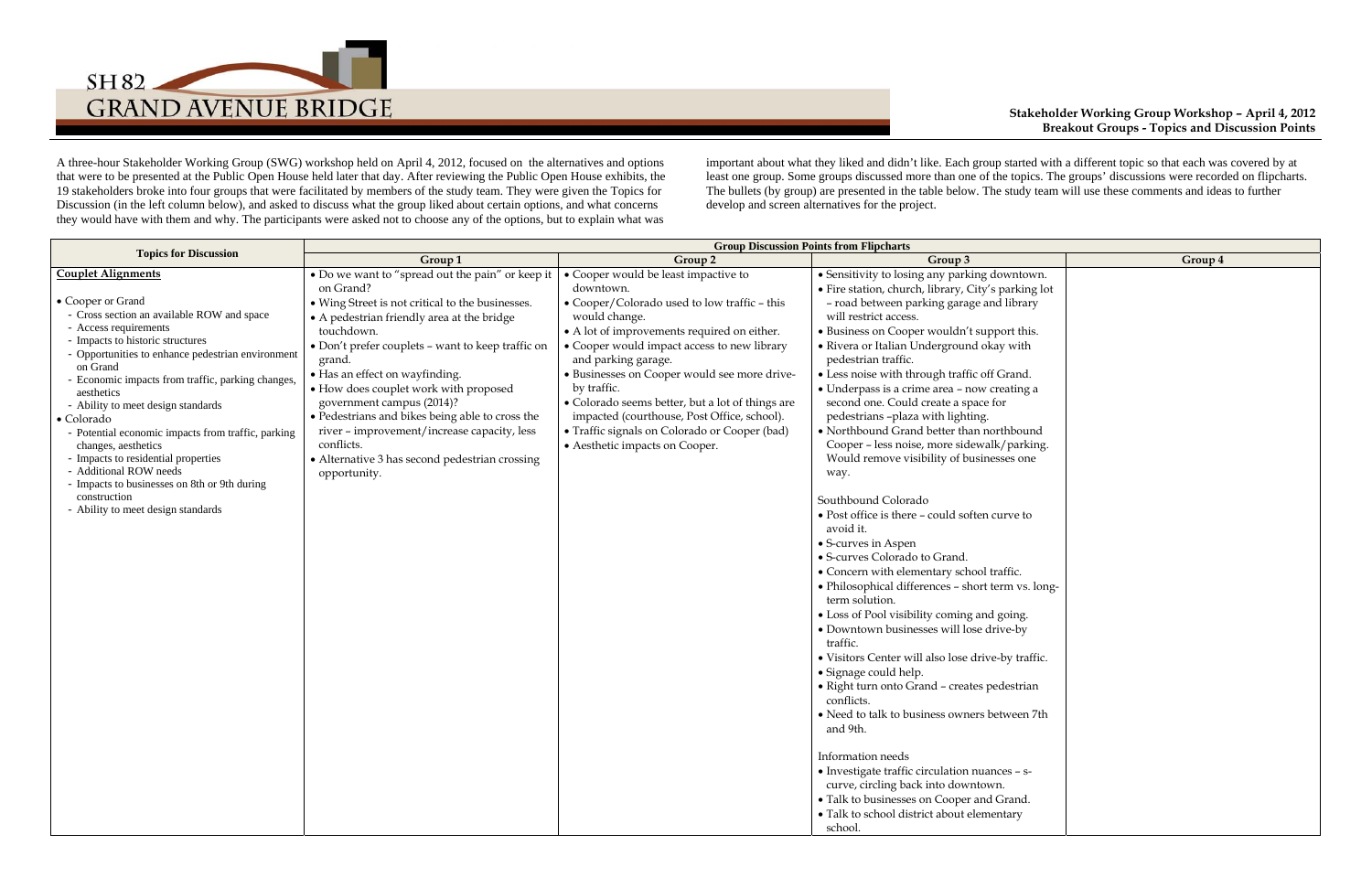## **Stakeholder Working Group Workshop – April 4, 2012 Breakout Groups - Topics and Discussion Points**



|                                                                                                                                                                                                                                                                                                                               |         | <b>Group Discussion Points from Flipcharts</b>                                                                                                                                                                                                                                                                                                                                                                                                                                                                                                                                                                                                                                                                                                                                      |         |                                                                                                                                                                                                                                                                                                                                                                                                                                                                                                                                                                                                                                                                                                                                                                                                                                                                                                                                                                                                                                                                |
|-------------------------------------------------------------------------------------------------------------------------------------------------------------------------------------------------------------------------------------------------------------------------------------------------------------------------------|---------|-------------------------------------------------------------------------------------------------------------------------------------------------------------------------------------------------------------------------------------------------------------------------------------------------------------------------------------------------------------------------------------------------------------------------------------------------------------------------------------------------------------------------------------------------------------------------------------------------------------------------------------------------------------------------------------------------------------------------------------------------------------------------------------|---------|----------------------------------------------------------------------------------------------------------------------------------------------------------------------------------------------------------------------------------------------------------------------------------------------------------------------------------------------------------------------------------------------------------------------------------------------------------------------------------------------------------------------------------------------------------------------------------------------------------------------------------------------------------------------------------------------------------------------------------------------------------------------------------------------------------------------------------------------------------------------------------------------------------------------------------------------------------------------------------------------------------------------------------------------------------------|
| <b>Topics for Discussion</b>                                                                                                                                                                                                                                                                                                  | Group 1 | Group 2                                                                                                                                                                                                                                                                                                                                                                                                                                                                                                                                                                                                                                                                                                                                                                             | Group 3 | Group 4                                                                                                                                                                                                                                                                                                                                                                                                                                                                                                                                                                                                                                                                                                                                                                                                                                                                                                                                                                                                                                                        |
| One Bridge or Couplet<br>• Potential to enhance downtown Glenwood<br>• Additional ROW needs<br>• Construction cost<br>• Construction impacts and ability to construct off-<br>line<br>• Impacts to residential properties                                                                                                     |         | · Single bridge is best-couplets bypass Grand<br>Avenue - couplets harm businesses.<br>· Two blocks of downtown would make great<br>business areas.<br>• Couplets create disturbance to new<br>improvements (Post Office, parking garage,<br>library).<br>· Would couplets have a "splitting effect" to<br>downtown?<br>• Potential disruption to properties on Colorado<br>and Cooper.<br>• Is it more important for businesses to be seen<br>or for easier access to businesses?<br>• Couplets require difficult intersections to get<br>back on Grand.<br>• Couplets require more construction (2 of<br>$everything) = more cost.$<br>• Rehab alternative seems to be overlooked;<br>need a more open discussion of this<br>alternative.<br>• Look at function first, then cost. |         |                                                                                                                                                                                                                                                                                                                                                                                                                                                                                                                                                                                                                                                                                                                                                                                                                                                                                                                                                                                                                                                                |
| <b>Bike/Ped</b><br>• Ability to accommodate bikes and peds on Grand<br>Avenue bridge<br>• Ability to accommodate bikes and peds on more<br>than one bridge (couplet)<br>• Bike and ped access to bridge( $s$ ) – ramp, at-grade,<br>elevator<br>• Opportunities to increase sidewalk widths<br>• Continuity with bike network |         | • Put a rest stop (point of interest) in between<br>the long walk between north side and south<br>side.<br>• Couplets would help people cross Grand<br>Avenue.                                                                                                                                                                                                                                                                                                                                                                                                                                                                                                                                                                                                                      |         | • Three trails meet in downtown.<br>• Like the separate structure for pedestrians.<br>• Need to retain connection from Pool and<br>hotels to downtown/Grand.<br>• View from bridge for pedestrians/bikes.<br>• Connect bikes on bridge to south side facilities.<br>• Couplet offers opportunity to provide two<br>bike/pedestrian crossings.<br>• Connection on south should be as direct as<br>possible. If it doesn't meet ADA, consider<br>elevator.<br>• Rather have good bike access on south even if<br>it removes Wing St. and left turns at 8th.<br>• On-street bikes and shared-use paths -<br>minimum 10 feet.<br>• If structure is 8 feet and at east/west alleys<br>between 7th and 8th, could accommodate<br>bikes to connect to bridge(s).<br>• Bike routes - Cooper and Colorado. Couplets<br>would need to accommodate network.<br>• Like pedestrian focus for Grand.<br>• Bring bike/pedestrian facility to Cooper.<br>• Providing bike/pedestrian access across<br>Grand Avenue at the alley would enhance<br>bike/pedestrian connectivity. |